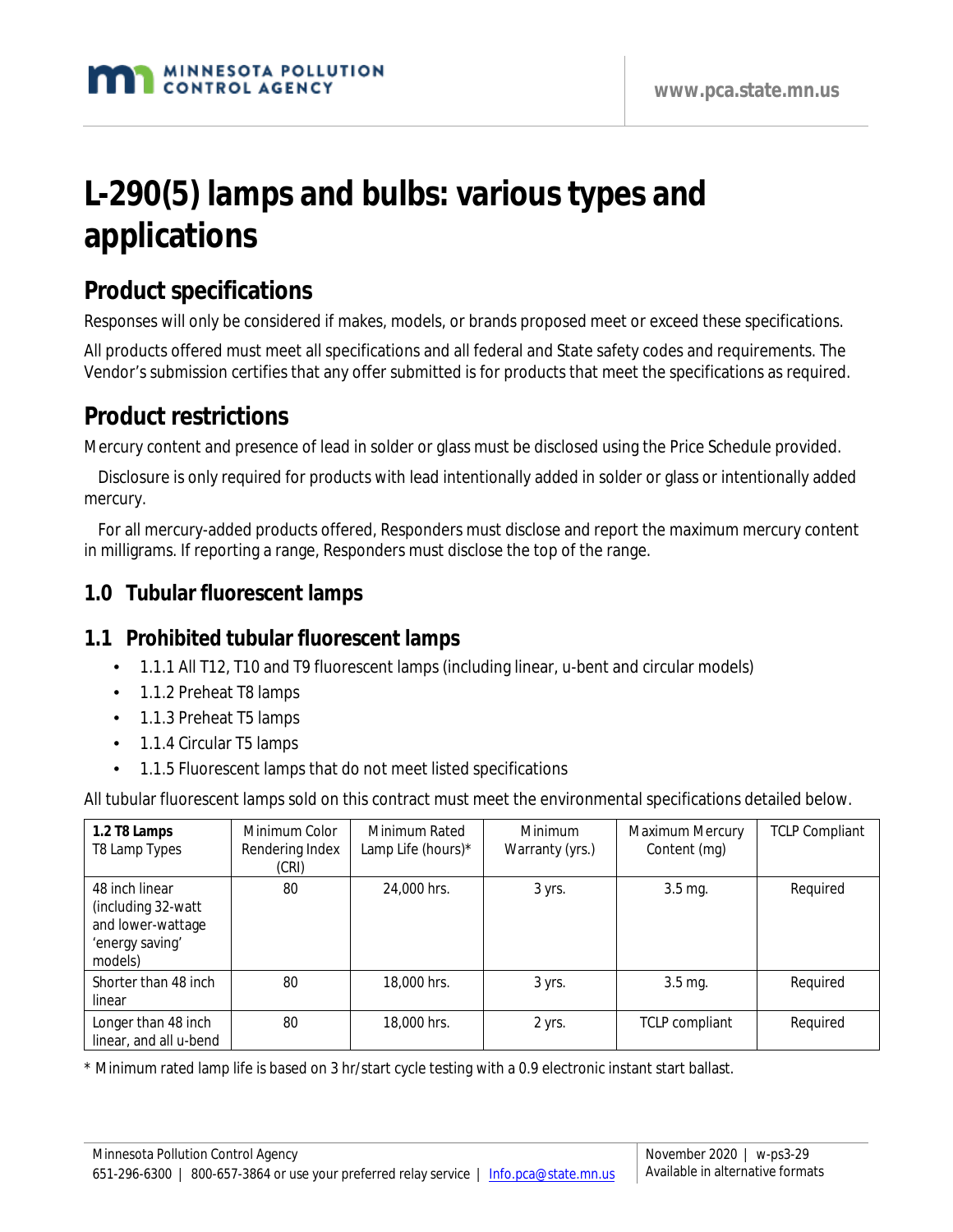| 1.3 T5 Lamps<br>T5 Lamp Types | Minimum Color<br>Rendering Index<br>(CRI) | Minimum Rated<br>Lamp Life<br>(hours) $*$ | Minimum<br>Warranty<br>(yrs.) | Maximum<br>Mercury<br>Content (mg) | <b>TCLP</b><br>Compliant |
|-------------------------------|-------------------------------------------|-------------------------------------------|-------------------------------|------------------------------------|--------------------------|
| Standard linear               | 85                                        | 25,000 hrs.                               | 2 yrs.                        | 3 mg.                              | Reguired                 |
| <b>High Output Linear</b>     | 85                                        | 30,000 hrs.                               | ' vrs.                        | 3 mg.                              | Reguired                 |

# **2.0 Compact fluorescent lamps (CFLs)**

Vendors are encouraged to offer LED-replacements for pin-based CFLs, whenever feasible. However, if pinbased CFLs are needed, they shall meet the specifications in the table below. Pin-based CFLs that use amalgam technology are preferred because they have a longer rated life and use a safer mercury dosing method than non-amalgam CFLs.

# **2.1 Prohibited compact fluorescent lamps**

#### **2.1.1 All self-ballasted, screw-based compact fluorescent lamps (CFLs)**

All compact fluorescent lamps sold on this contract must meet the following environmental specifications as detailed below.

# **2.2 Compact fluorescent, pin-based lamps (CFL) without integrated driver**

| CFL Lamp Type | Minimum<br>Color<br>Rendering<br>Index (CRI) | <b>Minimum Rated</b><br>Lamp Life<br>(hours) | <b>Minimum Warranty</b><br>(yrs.) | <b>Maximum</b><br>Mercury<br>Content<br>(mg) | <b>TCLP</b><br>Compliant |
|---------------|----------------------------------------------|----------------------------------------------|-----------------------------------|----------------------------------------------|--------------------------|
| 4-pin         | 82                                           | 12,000 hrs.                                  | 1 уг.                             | 3.5                                          | Required                 |
|               |                                              |                                              |                                   |                                              | (when<br>available)      |
| 2-pin         | 80                                           | 10,000 hrs.                                  | 1 yr.                             | 2.5                                          | <b>Not</b>               |
|               |                                              |                                              |                                   |                                              | Required                 |

#### **3.0 Electrodeless fluorescents**

All electrodeless fluorescent lamps sold on this contract must meet the environmental specifications detailed below.

#### **3.1 Cold cathode compact fluorescents (CC CFL) and induction lamps**

|                         | Minimum Color<br>Rendering | Minimum Rated Lamp Life | <b>Maximum Mercury Content</b> |
|-------------------------|----------------------------|-------------------------|--------------------------------|
| Electrodeless Lamp Type | Index(CRI)                 | (hours)                 | (ma)                           |
| Self-Ballasted CC CFL   | 85                         | 15.000                  |                                |
| Induction               | 85                         | 100,000                 |                                |

# **4.0 High-intensity discharge lamps**

# **4.1 Prohibited HID lamps**

The following HID lamps are prohibited from this contract:

- 4.1.1 Mercury vapor
- 4.1.2 Probe-start metal halides
- 4.1.3 Low pressure sodium

All high-intensity discharge (HID) lamps sold on this contract must meet the following environmental specifications as detailed below.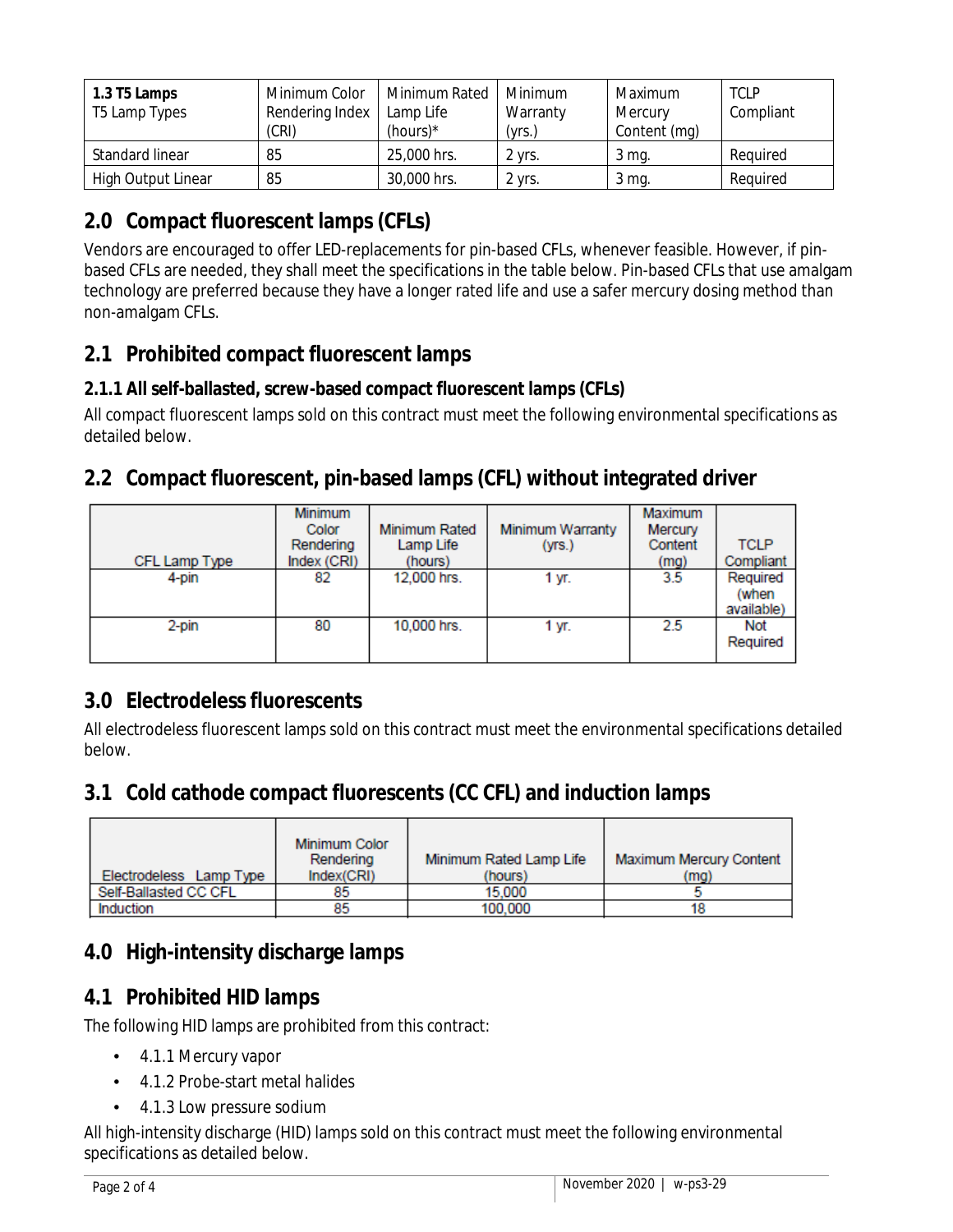# **4.2 High pressure sodium (HPS) lamps**

|                          | Minimum Rated     | <b>Minimum</b>  | Maximum Mercury | <b>TCLP</b> |
|--------------------------|-------------------|-----------------|-----------------|-------------|
| <b>HPS Lamp Type</b>     | Lamp Life (hours) | Warranty (yrs.) | Content (ma)    | Compliant   |
| Mogul Base, non-cycling, | 30,000            | 2 vrs.          | 10              | Required    |
| up to 1,000 watts        |                   |                 |                 |             |
| Mogul Base, cycling,     | 24.000            | 1 vrs.          | 15              | Required    |
| up to 1,000 watts        |                   |                 |                 |             |

#### **4.3 Metal halide**

|                           | Minimum Rated Lamp Life | <b>Minimum</b>  | Maximum Mercury         | TCLP                         |
|---------------------------|-------------------------|-----------------|-------------------------|------------------------------|
|                           | (hours)                 | Warranty (yrs.) | Content (ma)            | Compliant                    |
| All Metal Halide<br>lamps | No minimum specified    |                 | No maximum<br>specified | Required when I<br>available |

# **5.0 Halogen and other incandescent lamps**

All incandescent lamps sold on this contract must meet the environmental specifications detailed below.

#### **5.1 Halogen and incandescent lamps**

**Halogen and other incandescent lamps are prohibited from this contract. Responders are asked to promote more energy-efficient and long-lasting replacements for halogen and other incandescent lamps.** 

Allowed halogen and incandescent lamps:

Specialty lamps (i.e. rough service, appliance lamps, fan lamps, miniature, and light bulbs needed for historic fixtures, etc.) are not prohibited from the contract.

# **6.0 Light-emitting diode (LED)**

# **6.1 Light-emitting diode (LED) bulbs (including exit sign lamps), fixtures, drivers, luminaires, retrofit kits, and exit signs**

All LED lamps shall be UL or ETL-rated and have a Color Rendering Index (CRI) of 80 or higher.

Contractors shall offer LED lamps that are compliant with the European Union's Restriction of Hazardous Substances (RoHS) Directive, which restricts content of lead, cadmium, hexavalent chromium, mercury and certain brominated flame retardants.

All exterior LED luminaires shall be fully shielded to minimize light pollution. Products that are approved by the International Dark Sky Association (IDA) are preferred. A list of IDA-approved products can be found at http://www.darksky.org/fsa/fsa-products/.

Exit sign LED retrofit kits must have a maximum output of 5 watts and a minimum warranty of 5 years. Individual LED exit sign replacement lamps must have maximum output of 2 watts.

In addition, all LED lamps offered on this contract shall meet the technical specifications for their sub- category in the table below.